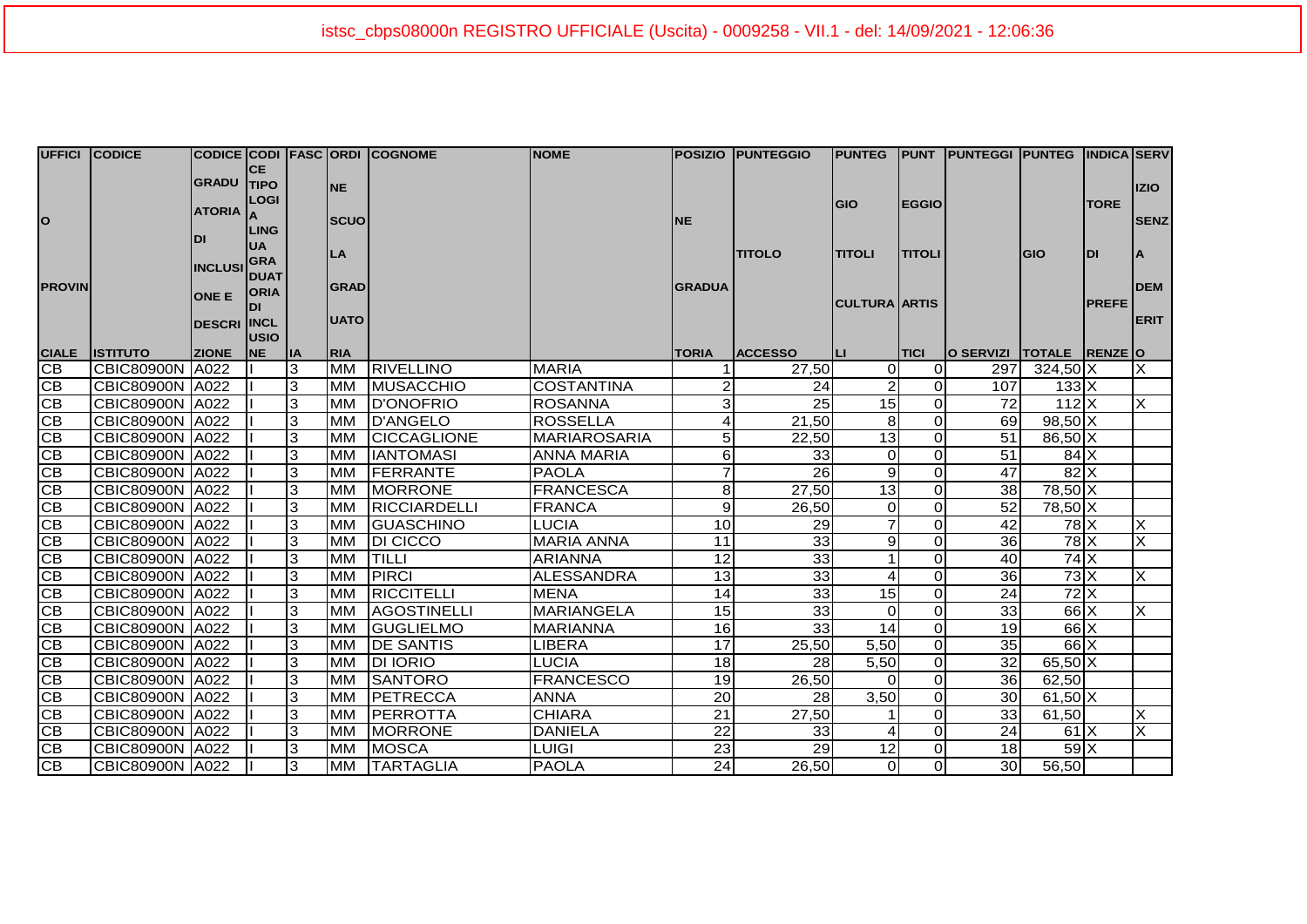| CВ              | CBIC80900N A022         |      | 3 | <b>MM</b> | <b>BASILE</b>          | <b>ROSSELLA</b>      | 25               | 27    | 3 <sup>l</sup>  | $\Omega$       | <b>26</b>              | $56$ $X$        |                           |
|-----------------|-------------------------|------|---|-----------|------------------------|----------------------|------------------|-------|-----------------|----------------|------------------------|-----------------|---------------------------|
| CB              | <b>CBIC80900N IA022</b> |      | 3 | IMM       | <b>SALVATORE SARNI</b> | IMONICA              | $\overline{26}$  | 33    | 1,50            | $\Omega$       | 18 <sup>l</sup>        | $52,50$ X       | X                         |
| CВ              | <b>CBIC80900N</b>       | A022 | 3 | Імм       | <b>RUSSI</b>           | <b>PIA</b>           | $\overline{27}$  | 27,50 | 6,50            | $\Omega$       | 17                     | $51$ $X$        |                           |
| <b>CB</b>       | <b>CBIC80900N</b>       | A022 | 3 | <b>MM</b> | <b>DI STEFANO</b>      | <b>EMILIA</b>        | 28               | 33    | 4               | $\Omega$       | 13                     | $50\text{X}$    |                           |
| $\overline{CB}$ | <b>CBIC80900N</b>       | A022 | 3 | <b>MM</b> | <b>MIELE</b>           | <b>FEDERICA</b>      | 29               | 33    | 10              | $\Omega$       | 6                      | 49              | X                         |
| <b>CB</b>       | <b>CBIC80900N</b>       | A022 | 3 | Імм       | <b>SANTORO</b>         | <b>WALTER</b>        | $\overline{30}$  | 33    | 14              | $\Omega$       | $\overline{2}$         | 49              |                           |
| $\overline{CB}$ | <b>CBIC80900N</b>       | A022 | 3 | <b>MM</b> | <b>DI CHIRO</b>        | <b>MARIACRISTINA</b> | $\overline{31}$  | 33    | 15              | $\Omega$       | $\Omega$               | 48              | $\overline{\mathsf{x}}$   |
| CB              | <b>CBIC80900N</b>       | A022 | 3 | <b>MM</b> | <b>ROSSI</b>           | <b>GIUSY</b>         | $32\overline{)}$ | 33    | 2,50            | $\Omega$       | 12                     | $47,50$ X       | $\overline{\mathsf{x}}$   |
| <b>CB</b>       | CBIC80900N A022         |      | 3 | Імм       | <b>FAZIO</b>           | <b>FEDERICA</b>      | 33               | 33    | $\overline{2}$  | $\Omega$       | 12                     | $47\text{X}$    | X                         |
| CB              | <b>CBIC80900N</b>       | A022 | 3 | Імм       | <b>TULLO</b>           | <b>ENRICA</b>        | 34               | 33    |                 | $\Omega$       | $\overline{12}$        | 46              |                           |
| СB              | <b>CBIC80900N</b>       | A022 | 3 | <b>MM</b> | <b>MASSARI</b>         | <b>SARA</b>          | 35               | 33    | 11              | $\Omega$       | $\Omega$               | 44              |                           |
| <b>CB</b>       | <b>CBIC80900N</b>       | A022 | 3 | <b>MM</b> | <b>ISQUARCIAPINO</b>   | <b>FRANCESCA</b>     | 36               | 33    | $\overline{7}$  | $\Omega$       | $\boldsymbol{\Lambda}$ | 44              |                           |
| CB              | <b>CBIC80900N</b>       | A022 | 3 | <b>MM</b> | <b>RACCHI</b>          | <b>MARIA SELENA</b>  | $\overline{37}$  | 25,50 | $\Omega$        | $\Omega$       | $\overline{18}$        | $43,50$ X       |                           |
| <b>CB</b>       | <b>CBIC80900N</b>       | A022 | 3 | <b>MM</b> | <b>LEPORE</b>          | FRANCESCA            | 38               | 24,50 | 4,50            | $\Omega$       | 14                     | $43\text{X}$    |                           |
| <b>CB</b>       | <b>CBIC80900N</b>       | A022 | 3 | <b>MM</b> | <b>DI BONA</b>         | VALERIA              | 39               | 29    | 14              | $\Omega$       | $\Omega$               | 43              |                           |
| <b>CB</b>       | <b>CBIC80900N</b>       | A022 | 3 | <b>MM</b> | <b>GIARDINO</b>        | SIMONA               | 40               | 33    | 10 <sup>1</sup> | $\Omega$       | $\Omega$               | 43              |                           |
| <b>CB</b>       | <b>CBIC80900N</b>       | A022 | 3 | <b>MM</b> | <b>SCHIPANI</b>        | VERDIANA             | 41               | 27,50 | 5,50            | $\overline{0}$ | $\overline{7}$         | $40\text{X}$    | $\times$                  |
| $\overline{CB}$ | <b>CBIC80900N</b>       | A022 | 3 | <b>MM</b> | <b>DI MARIA</b>        | COSTANTINA           | 42               | 33    |                 | $\Omega$       | 6                      | $40\text{X}$    |                           |
| CB              | <b>CBIC80900N</b>       | A022 | 3 | <b>MM</b> | <b>BIFERNINO</b>       | <b>MARIA</b>         | 43               | 33    | $\Omega$        | $\mathbf 0$    | 5                      | $38$ $X$        |                           |
| <b>CB</b>       | <b>CBIC80900N</b>       | A022 | 3 | Імм       | <b>MINOTTI</b>         | <b>FLORA</b>         | 44               | 29    | 1,50            | $\mathbf 0$    | $6 \mid$               | 36,50           | X                         |
| CB              | CBIC80900N A022         |      | 3 | Імм       | PIETRUNTO              | <b>ROBERTA</b>       | 45               | 33    | 3,50            | $\Omega$       | $\Omega$               | 36,50           |                           |
| CB              | <b>CBIC80900N</b>       | A022 | 3 | <b>MM</b> | <b>TARIELLO</b>        | <b>ANTONIA</b>       | 46               | 33    | 1,50            | 0              | $\Omega$               | 34,50           |                           |
| <b>CB</b>       | <b>CBIC80900N</b>       | A022 | 3 | <b>MM</b> | <b>DI GIANDOMENICO</b> | <b>LIDIA</b>         | $\overline{47}$  | 28    | 5 <sub>l</sub>  | $\Omega$       | $\Omega$               | $33\text{X}$    |                           |
| CB              | CBIC80900N A022         |      | 3 | <b>MM</b> | <b>SPIRITO</b>         | <b>DANIELA</b>       | 48               | 33    | $\overline{0}$  | $\Omega$       | $\Omega$               | 33X             |                           |
| <b>CB</b>       | CBIC80900N A022         |      | 3 | <b>MM</b> | <b>CUCARO</b>          | <b>TIZIANA</b>       | 49               | 33    | $\Omega$        | $\Omega$       | $\Omega$               | 33              | $\boldsymbol{\mathsf{X}}$ |
| СB              | <b>CBIC80900N</b>       | A022 | 3 | <b>MM</b> | <b>CAPPELLETTI</b>     | LUISA                | 50               | 28,50 | $\overline{4}$  | $\Omega$       | $\Omega$               | 32,50           | $\overline{\mathsf{x}}$   |
| $\overline{CB}$ | <b>CBIC80900N A022</b>  |      | 3 | <b>MM</b> | <b>IORIO</b>           | <b>MANUELA</b>       | 51               | 29    | $\mathbf{3}$    | $\overline{0}$ | $\Omega$               | 32X             |                           |
| СB              | CBIC80900N A022         |      | 3 | <b>MM</b> | <b>RANALLI</b>         | <b>CHIARA</b>        | 52               | 25,50 | 5 <sup>1</sup>  | $\overline{0}$ | $\Omega$               | 30,50           |                           |
| <b>CB</b>       | <b>CBIC80900N</b>       | A022 | 3 | <b>MM</b> | <b>ALLEGRINI</b>       | <b>PAOLA</b>         | 53               | 25    | 5 <sup>1</sup>  | $\Omega$       | $\Omega$               | 30 <sup>1</sup> |                           |
| CB              | <b>CBIC80900N</b>       | A022 | 3 | <b>MM</b> | <b>MUCCINO</b>         | <b>GIULIANA</b>      | 54               | 28    | 1,50            | $\overline{0}$ | $\Omega$               | 29,50           |                           |
| <b>CB</b>       | <b>CBIC80900N</b>       | A022 | 3 | <b>MM</b> | <b>TARTAGLIA</b>       | <b>MARTINA</b>       | 55               | 29    | <sup>O</sup>    | $\Omega$       | $\Omega$               | 29              |                           |
| CB              | CBIC80900N A022         |      | 3 | <b>MM</b> | <b>PALADINO</b>        | <b>ADA</b>           | 56               | 29    | $\overline{0}$  | $\Omega$       | $\Omega$               | 29              |                           |
| CB              | <b>CBIC80900N</b>       | A022 | 3 | <b>MM</b> | <b>SEVERINO</b>        | <b>GIOVANNA</b>      | 57               | 28    | $\overline{0}$  | $\mathbf 0$    | $\Omega$               | $28$ $X$        |                           |
| СB              | <b>CBIC80900N</b>       | A022 | 3 | IMM       | <b>SANTORO</b>         | COSTANTINA           | 58               | 25,50 | $\overline{2}$  | 0              | $\Omega$               | 27,50           | X                         |
| <b>CB</b>       | <b>CBIC80900N</b>       | A022 | 3 | <b>MM</b> | FAIELLA                | <b>YLENIA</b>        | 59               | 27,50 | 0l              | 0              | $\overline{0}$         | 27,50           | X                         |
| $\overline{CB}$ | <b>CBIC80900N</b>       | A022 | 3 | IMM       | <b>CIRICILLO</b>       | <b>PIERA</b>         | 60               | 26    | $\mathbf{1}$    | $\Omega$       | $\Omega$               | $27$ $\times$   |                           |